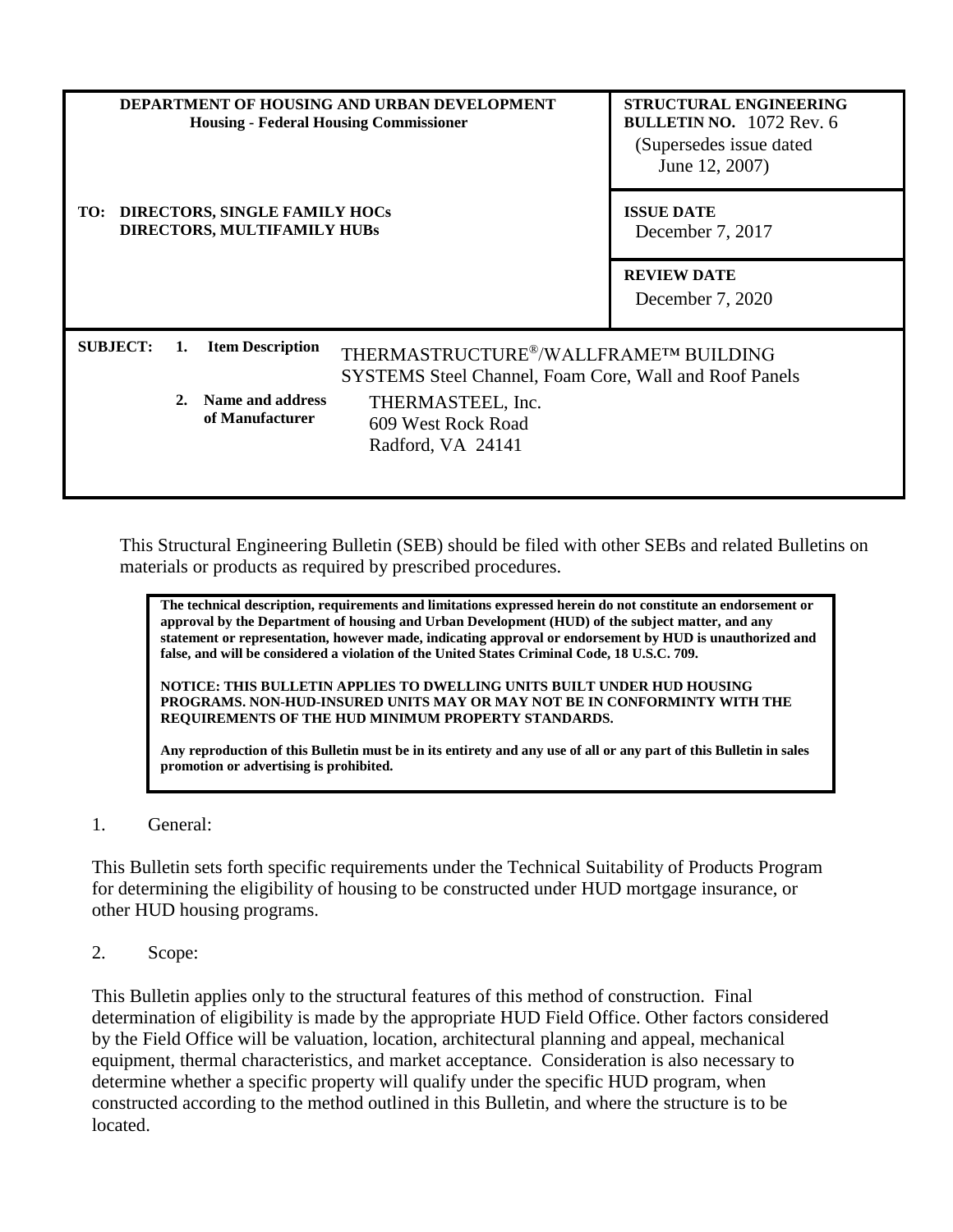In geographical areas subject to hurricanes, earthquakes, or other severe conditions affecting dwelling structures, the HUD Field Office shall require additional safeguards in proposed designs, when necessary.

3. Minimum Property Standards (MPS):

Compliance with HUD MPS will be determined by the HUD Field Office on the same basis as submissions involving conventional construction, except for the special features described in this Bulletin.

4. Inspection:

Field compliance inspections covering conventional items of construction and any special features covered in this Bulletin shall be made in accordance with prescribed procedures.

The appropriate HUD Field Office shall furnish a copy of a HUD field inspection report to Headquarters, Office of Manufactured Housing Programs, when there is:

- a. Evidence of noncompliance with portions of the system of construction described in this Bulletin.
- b. Faulty shop fabrication, including significant surface defects.
- c. Damage to shop fabricated items or materials due to improper transportation, storage, handling, or assembly.
- d. Unsatisfactory field workmanship or performance of the product or system.
- e. Any significant degradation or deterioration of the product or evidence of lack of durability or performance.

Periodic plant inspections will be made by HUD Field Office or State Agency personnel in accordance with their prescribed procedures. Factory inspection reports shall be submitted to HUD Headquarters, upon request.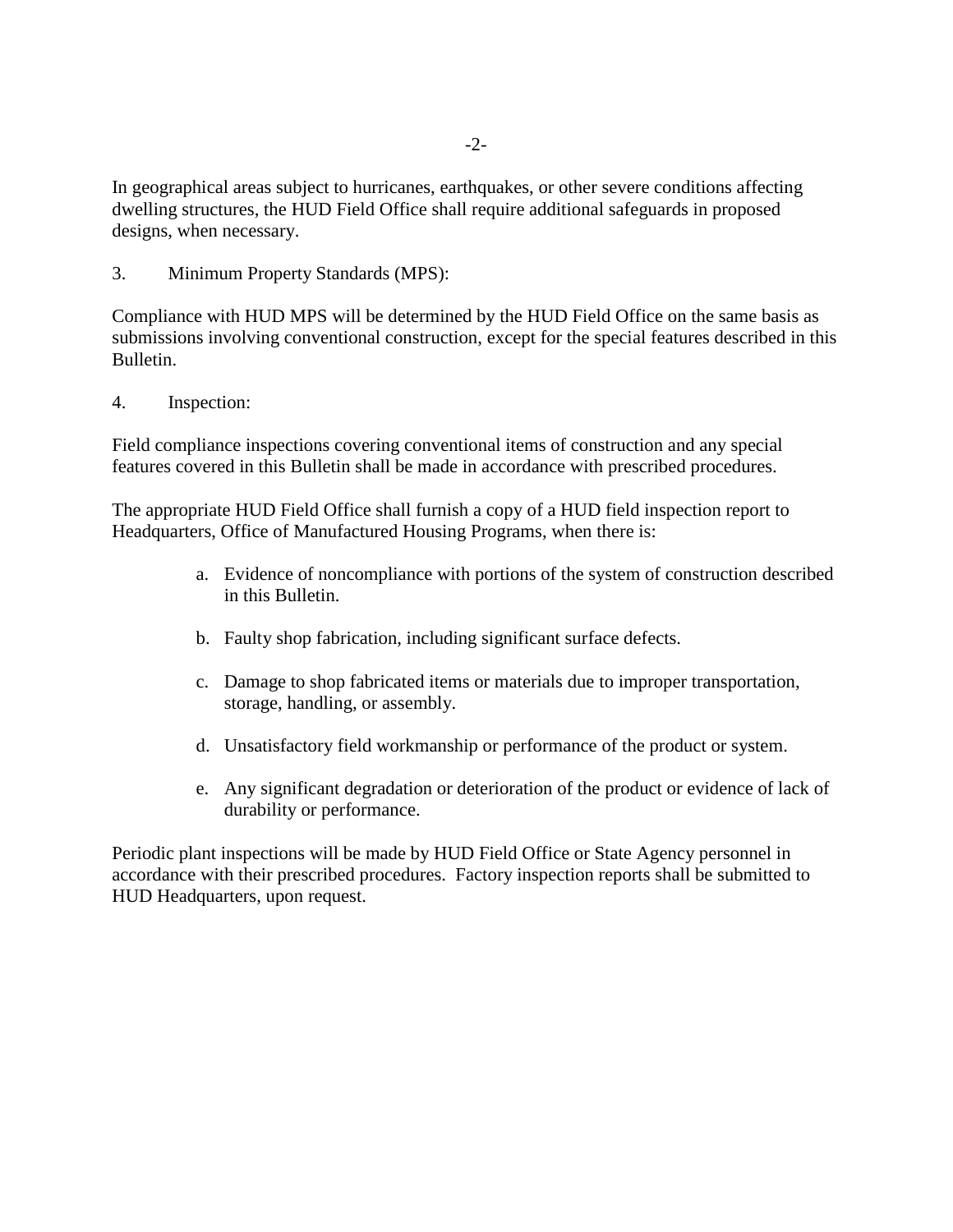### 5. Certification:

The manufacturer named in this Bulletin shall furnish the builder with a written certification stating that the product has been manufactured in compliance with the HUD Minimum Property Standards (MPS), except as modified by this Bulletin. The builder shall endorse the certification with a statement that the product has been erected in compliance with HUD MPS, except as modified by this Bulletin, and that the manufacturer's certification does not relieve the builder, in any way, of the responsibility under the terms of the Builder's Warranty required by the National Housing Act, or under any provisions applicable to any other housing program. This certification shall be furnished to the HUD Field Office upon completion of the property.

# OUTLINE DESCRIPTION, CATEGORY II CONSTRUCTION:

# GENERAL:

Shop fabricated foam core with steel channel, load bearing wall and roof panels for one- and two-story dwellings are furnished in this method of construction.

Panels are transported to the building site where they are assembled with conventional construction, and may include various types of interior and exterior finish materials. All materials and methods of installation shall be in accordance with HUD Minimum Property Standards (MPS), Use of Materials Bulletin (UM), and Materials Releases (MR), except as may be specifically noted herein. Plumbing, heating and electrical systems are field installed.

This Bulletin is based on a structural review of RADVA Corporation's THERMASTRUCTURE One-Story Three Bedroom with/Loft Model and Two-Story "Family Housing Construction", but may be considered applicable to all structurally similar units of this company. Foundation design and nonstructural items (such as architectural, plumbing, heating and electrical features) are not covered by this Bulletin.

### SPECIFICATIONS:

Form HUD-92005, "Description of Materials" specifying only the structurally related items (Nos. 1 to 12, 14, 26 and 27), as originally submitted for technical suitability determination, describes the materials that shall be used in construction of housing units under this system of construction. Form HUD-92005, furnished with each application for use under HUD housing programs, shall include as a minimum the same structural materials.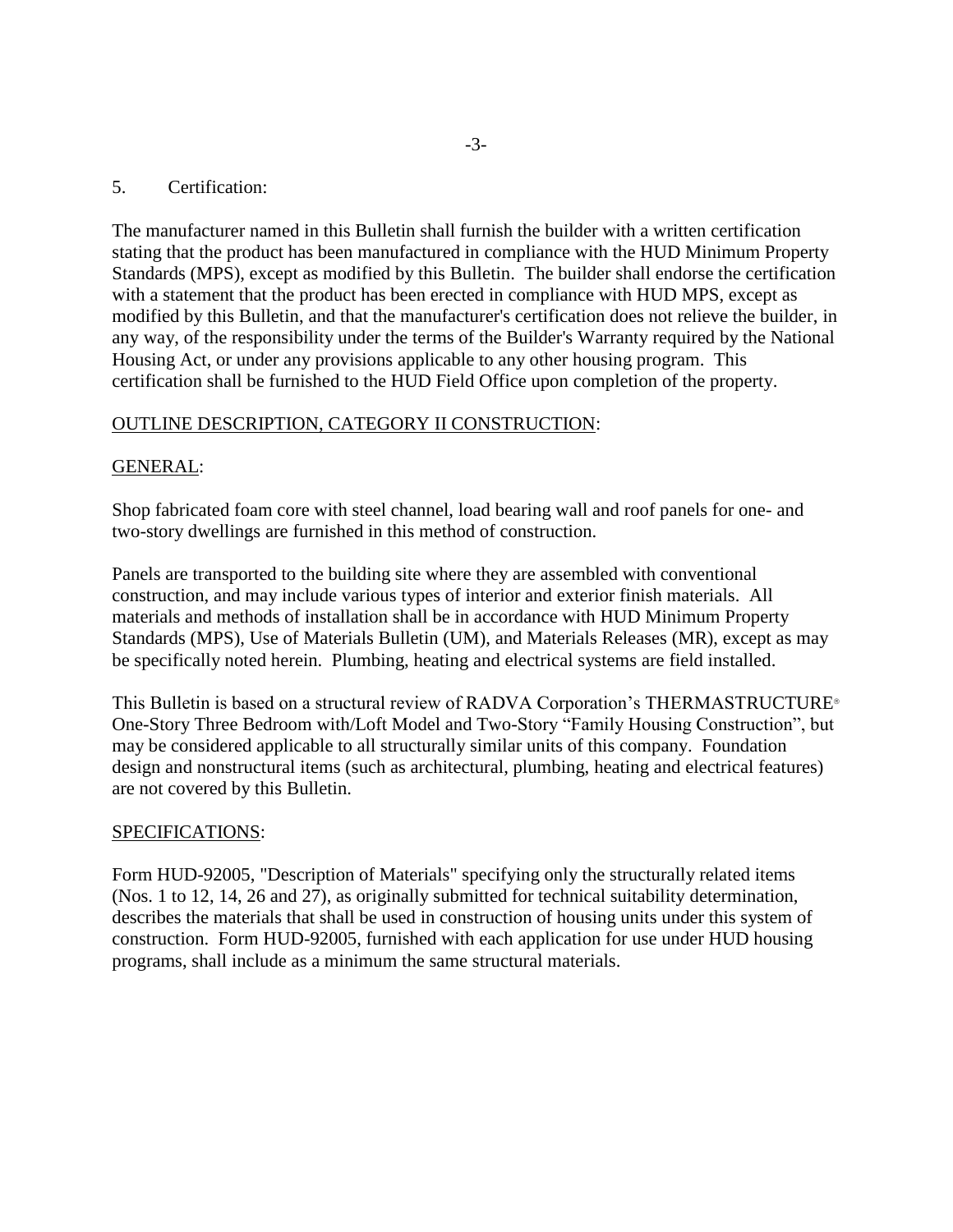#### DRAWINGS:

The following drawings by RADVA for the one story with loft model and drawings by Ed. Zublin A.G. for the two-story family housing construction shall be considered an integral part of this Bulletin:

| Drawing No. Date                                    |                 | <b>Description</b>                                                                     |  |  |  |
|-----------------------------------------------------|-----------------|----------------------------------------------------------------------------------------|--|--|--|
| <b>One-Story 3 BR w/Loft Model (RADVA Drawings)</b> |                 |                                                                                        |  |  |  |
| A-1                                                 | 12/12/83        | Floor Plan                                                                             |  |  |  |
| $A-2$                                               | 12/12/83        | Elevations                                                                             |  |  |  |
| $A-3$                                               | 12/12/83        | Sections, Details                                                                      |  |  |  |
| $A-4$                                               | 12/12/83        | Wall and Roof Panels Elevations and Schedules                                          |  |  |  |
| A-5                                                 | 04/18/88        | <b>Panel Details</b>                                                                   |  |  |  |
| A-2                                                 | 09/08/87 Rev.   | <b>Two-Story Family Housing Construction (Zublin Drawings)</b><br>Floor Plans 3BR JNCO |  |  |  |
| A-6                                                 | 09/08/87 Rev.   | <b>Elevations 3BR JNCO</b>                                                             |  |  |  |
| $A-10$                                              | $09/10/87$ Rev. | Sections                                                                               |  |  |  |
| A-17                                                | 09/08/87 Rev.   | Typ. Party Wall Sections                                                               |  |  |  |
| A-18                                                | 09/08/87 Rev.   | Typ. Wall Roof Sections                                                                |  |  |  |
| $A-23$                                              | $09/10/87$ Rev. | <b>General Details</b>                                                                 |  |  |  |
| $S-2$                                               | 09/08/87 Rev.   | Framing Plans, Structural Details                                                      |  |  |  |
| $S-6$                                               | 09/08/87 Rev.   | Ext. Wall Panels, Wall Bracing                                                         |  |  |  |
| S-7                                                 | 09/07/87 Rev.   | <b>Wall Panel Types</b>                                                                |  |  |  |
| $S-8$                                               | 09/08/87 Rev.   | <b>Structural Details</b>                                                              |  |  |  |
|                                                     |                 |                                                                                        |  |  |  |

The Builder shall submit construction drawings to the HUD Homeownership Center with each application under HUD housing programs, which shall include the same or similar structural features as shown on the drawings listed above. Copies of these listed drawings shall also be furnished to the HUD Homeownership Center by the Builder upon request.

#### SPECIAL CONSTRUCTION FEATURES:

Wall and Roof Panels: Panels consist of a polystyrene foam (1.0 pcf density for 5½" panels, 1.5 pcf for 3½" panels) with embedded vertical steel channels on the interior and exterior faces of the core, combined in a low-pressure molding process into a load bearing panel. Horizontal steel shiplap strips on both sides, at the top and bottom of the panels are shop fastened onto the vertical channels. Sizes and details of the roof, standard wall panels, corner, door and window panels, headers, and interior partition panels are as shown on the reference drawings.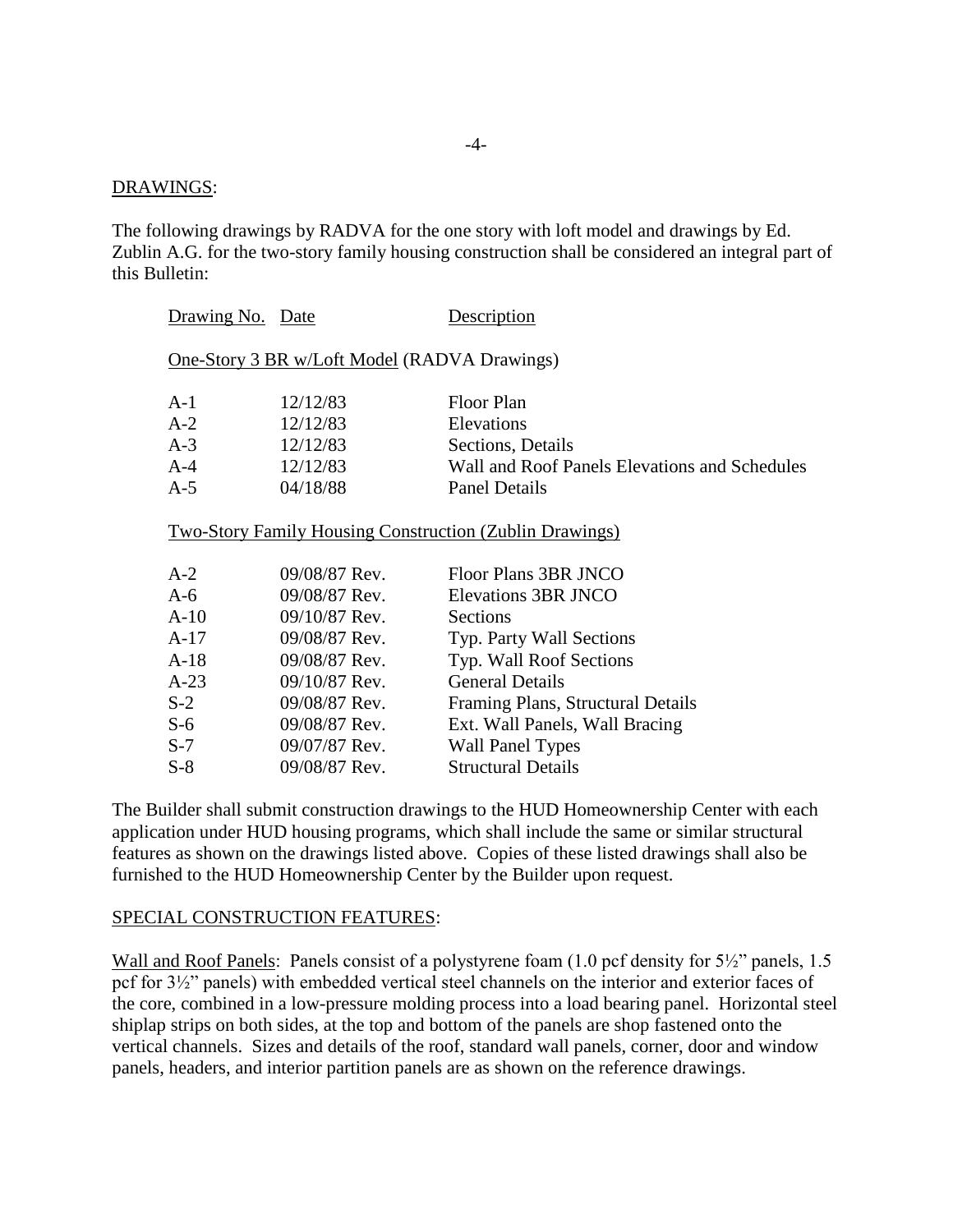Steel strips shall be 24 ga., 37,000 psi minimum yield, Grade 37 in accordance with ASTM A 653-98. Protective coating shall be G-90 (galvanized) conforming to ASTM A 924-96. The steel strips are formed into channels or angles and are embedded or fastened to the panel during the manufacturing process. Sizes and locations of channels are shown on reference drawings. Horizontal strips may be added for securing accessories, fixture, etc.

The expanded polystyrene foam core is ARCO Polymers, Inc., M-77 or equal.

Wall panels are connected in the field by fastening together overlapping steel strips with No. 8 x 5/8" self-tapping metal screws  $\omega$  12" o.c. The panels are connected to a 2 x 4 wood sill plate and cap plates with 18 gage galvanized steel plates located at each vertical steel channel on each side of the panel.

Roof panels are connected to support beams by 6" galvanized steel spikes or screws, and galvanized clip angles. Spikes or screws go through the plywood roof sheathing and the metal channels of the roof panel, or the plywood sheathing is attached separately to the channels with screws.

### DESIGN AND CONSTRUCTION REQUIREMENTS:

Design Loads: The construction for the One-Story 3BR, w/Loft Model described in this Bulletin is based on ASCE 7-88 maximum design loads of: 30 psf for snow, SeismicZone II and a Basic Wind Speed of 80 mph and Exposure C. The following allowable superimposed Load Table shall be used as a basis for structural designs submitted to the local HUD Office for the Two-Story Family Housing Construction and for housing units located in geographical areas where the above design loads are exceeded. Allowable loads include a safety factor of 2.5, except deflection loads are the lesser of the applied load at the allowable deflection or the maximum load divided by the 2.5 safety factor.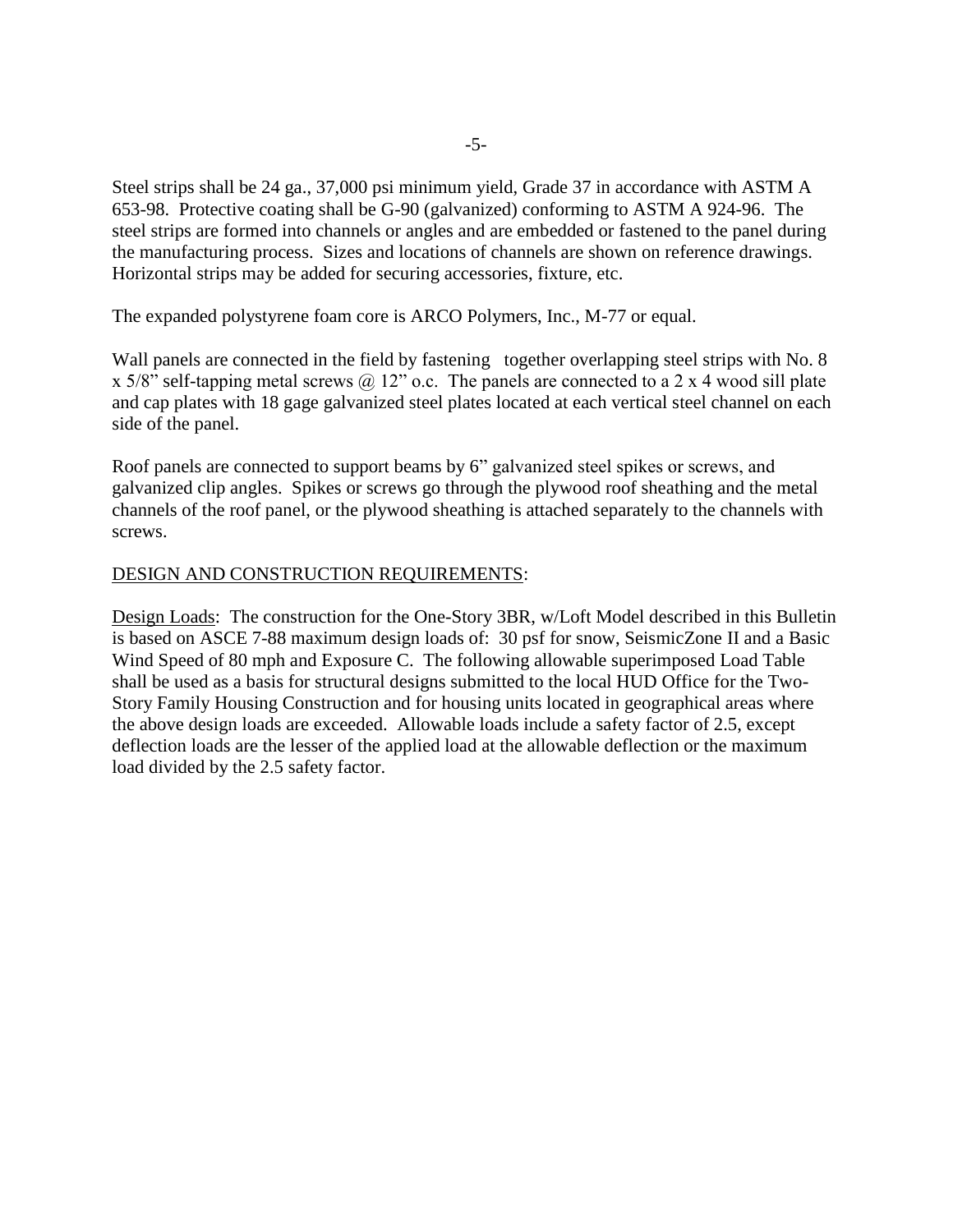# Allowable Superimposed Load Table

# Roof Panels\* :

| Uniform Load                                  | Span               | Deflection / Span Ration<br>(Short-term load test) |
|-----------------------------------------------|--------------------|----------------------------------------------------|
| $3\frac{1}{2}$ " Roof Panels w/ [ @ 16" o.c.: |                    |                                                    |
| 95 ps $f^{**}$<br>95 ps $f^{**}$              | 4'<br>4'           | $L / 360**$<br>$L / 240**$                         |
| $3\frac{1}{2}$ " Roof Panels w/ [ @ 24" o.c.: |                    |                                                    |
| 63 psf**<br>71 psf**                          | 4'<br>4'           | L/360<br>$L / 240**$                               |
| $5\frac{1}{2}$ " Roof Panels w/ [ @ 16" o.c.: |                    |                                                    |
| 53 psf**<br>63 psf**                          | 6'<br>6'           | L/360<br>$L / 240**$                               |
| $5\frac{1}{2}$ " Roof Panels w/ [ @ 24" o.c.: |                    |                                                    |
| 55 psf**<br>55 psf**                          | 6'<br>$6^{\prime}$ | $L / 360**$<br>$L / 240**$                         |

\*Panels are 4' wide x 8' long for 4' spans, and 12' long for 6' spans (see wall panel table for L/240 at 8' span).

\*\*Limited by failure load divided by 2.5 safety factor.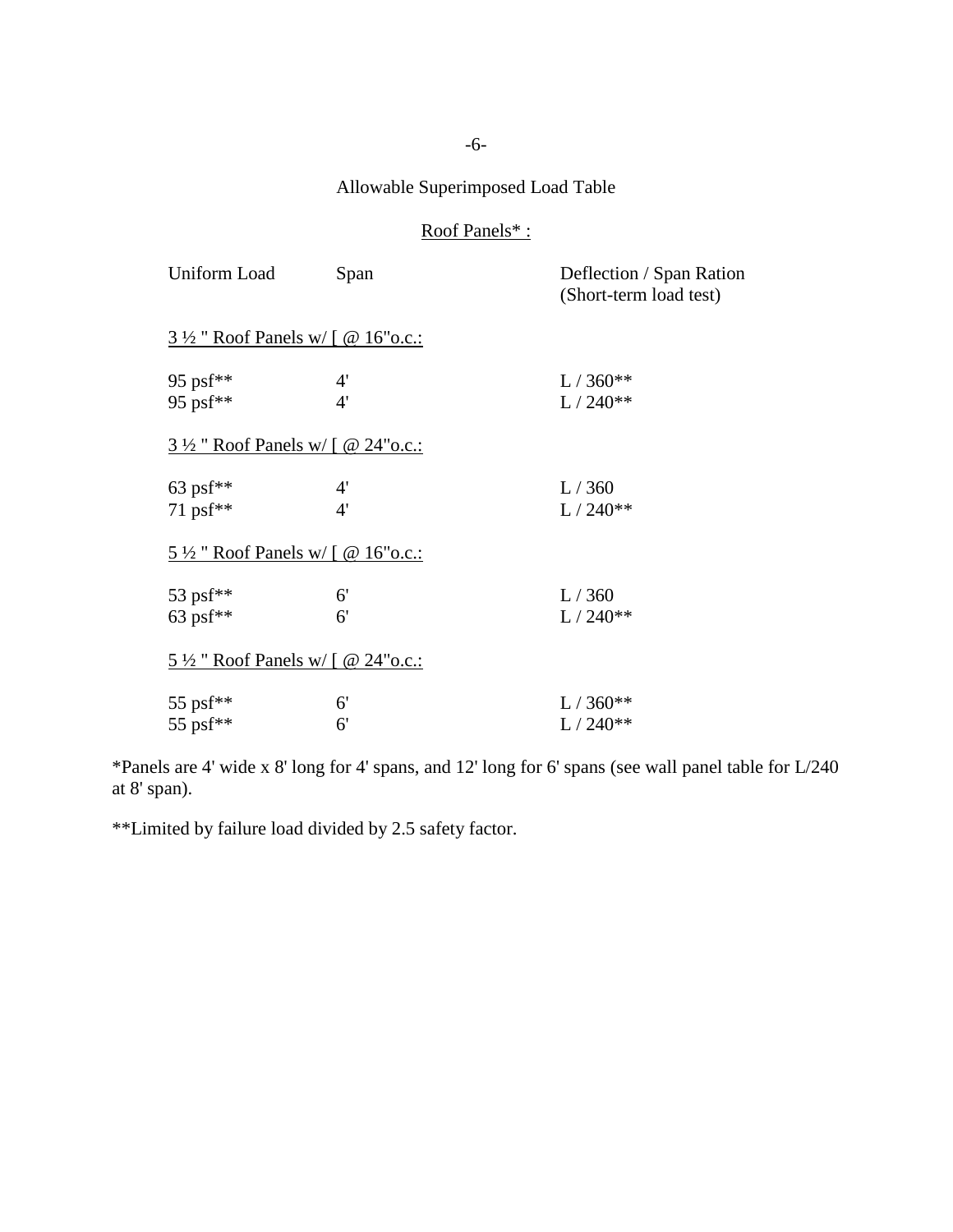# WALL PANELS\*:

| Panels*                                       | Vert. Comp.<br>Uniform (Axial)<br>Load (plf) | Horiz. (Lateral)<br><b>Uniform Load</b><br>(psf) L/240 | <b>Racking Shear</b><br>Load (plf)                          | Mid-Point<br>Concent.<br>Load (lbs) |
|-----------------------------------------------|----------------------------------------------|--------------------------------------------------------|-------------------------------------------------------------|-------------------------------------|
| $3\frac{1}{2}$ " w/<br>$[$ @ 16" o.c          | 1,300 plf                                    | $27.9$ psf                                             | Deflection<br>**Max. 1/8"<br>L/480(0.02")<br>354 162<br>216 | 2,646 lbs.                          |
| $3\frac{1}{2}$ " w/<br>$[$ @ 24" o.c          | 1,033 plf                                    | $20.5$ psf                                             | 248 107<br>144                                              | 2,646 lbs.                          |
| $5\frac{1}{2}$ " w/<br>$[@16"$ o.c            | 1,868 plf                                    | 42.3 psf                                               | 311<br>201                                                  | 2,646 lbs.                          |
| $5\frac{1}{2}$ " w/<br>$[@24"$ o.c            | $1,067$ plf                                  | $21.8$ psf                                             | 243 63<br>100                                               | 2,942 lbs.                          |
| $3\frac{1}{2}$ " Window,<br>w/[ Wood Surround | 1,130 plf                                    |                                                        |                                                             | 2,667 lbs.                          |
| $3\frac{1}{2}$ " Window,<br>w/[ Surround      | $800$ plf                                    |                                                        |                                                             |                                     |
| 3 1/2" Door                                   | $1,130$ plf                                  |                                                        |                                                             | 1,866 lbs.                          |
| 3 1/2" Corner                                 | $1,300$ plf                                  |                                                        | 320                                                         | 5,200 lbs.                          |
| 10 1/4"<br>Party Wall                         | 3,567 plf                                    | 44.3 psf                                               | 403 312<br>403**                                            | 6,400 lbs.                          |

\*Panels are 4' wide x 8' high. For other sizes refer to manufacturer's test data or compute by engineering formulas.

\*\*Limited by failure load divided by 2.5 safety factor.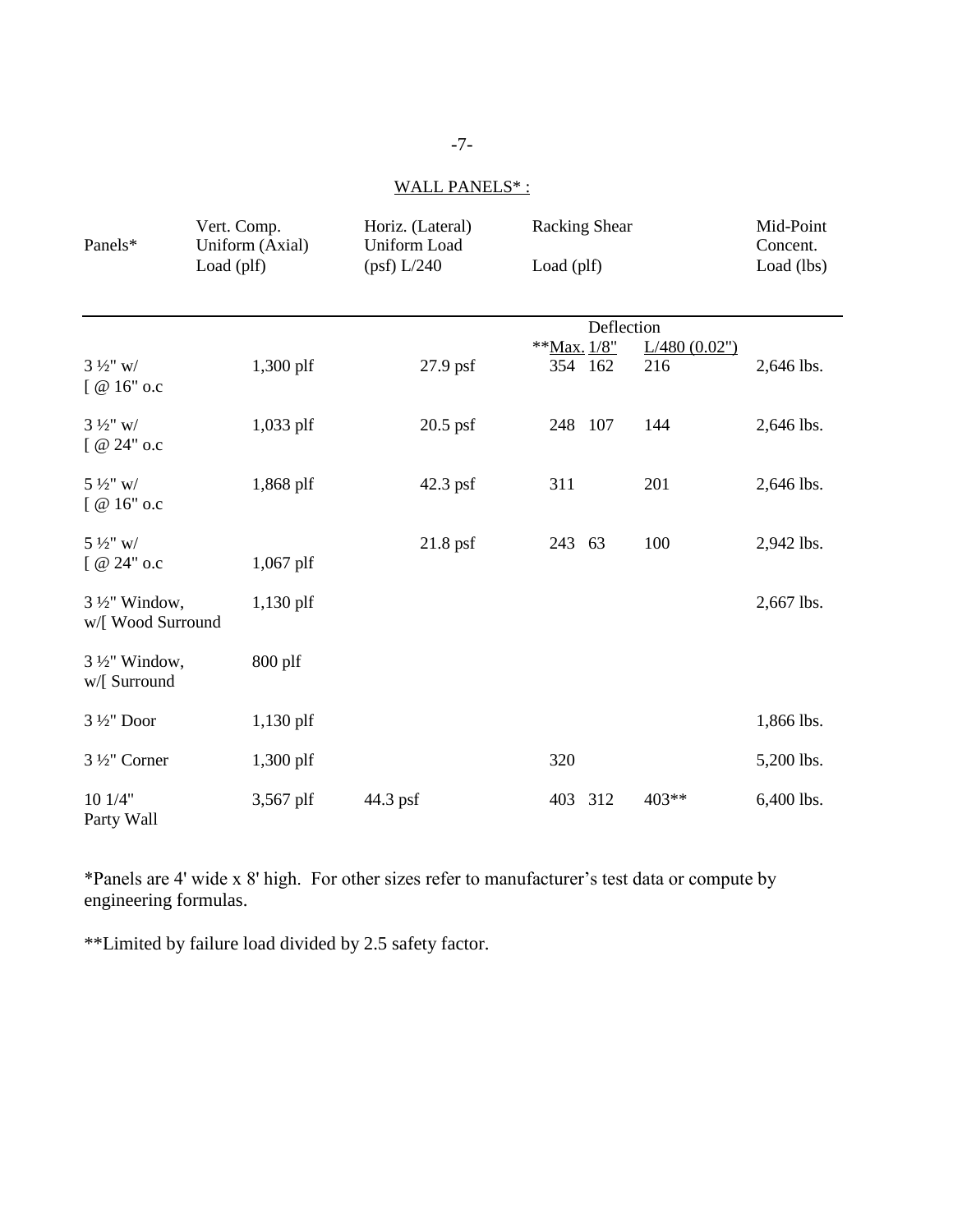### FIRE PROTECTION:

The polystyrene foam core shall have a flame spread rating of not more than 75, and a smoke development rating of not more than 450 when tested in accordance with ASTM E-84. All interior surfaces are covered with  $\frac{1}{2}$ " thick gypsum wallboard or equivalent material with a 15minute finish (fire) rating.

NOTE: Caution shall be exercised in the use of foam plastics. If foam plastics are allowed to remain exposed or unprotected, they may, under some circumstances produce rapid flame spread, quick flashover, intense heat, dense smoke, toxic and flammable gases and may present a serious fire hazard. The manufacturer of the foam plastic or the Society of the Plastic Industry, Inc., shall be consulted for instructions to minimize the risk in the use of these products in manufacture and in construction.

Roof Construction: Trussed rafters shall be designed and constructed in accordance with ANSI/TPI 1-1995 Standard (American National Standards Institute and Truss Plate Institute), "National Design Standard for Metal Plate Connected Wood Truss Construction."

### MANUFACTURING PLANT:

Structural components covered under this Bulletin will be produced in the following plant:

THERMASTEEL, Inc. 609 West Rock Road Radford, VA 24141 (540) 633-5000

The appropriate HUD Field Office or Homeownership Center in whose jurisdiction the manufacturing plant is located, or HUD designated representative will inspect this (these) plant(s) in accordance with prescribed procedures.

#### QUALITY CONTROL:

The appropriate HUD Field Office or Homeownership Center in whose jurisdiction the manufacturing plant is located, or the State Agency (in Category III States) shall review and approve plant fabrication procedures and quality control program, to ensure compliance with approved plans and specifications. In addition, the manufacturing process and the quality control program shall be periodically reviewed by a third-party inspection agency. The quality control program shall include field erection or supervision by THERMASTEEL, Inc.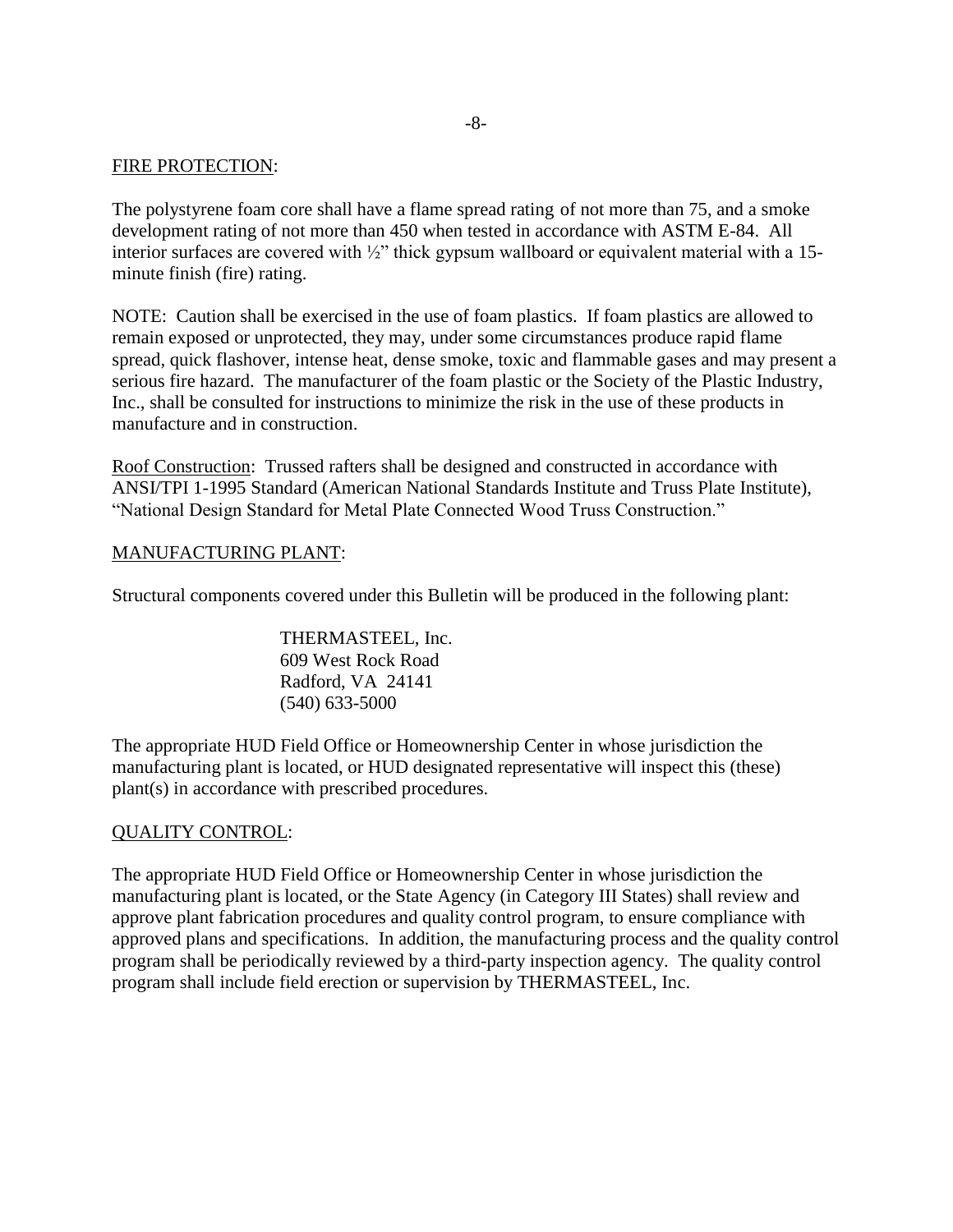#### RECORD OF PROPERTIES:

The manufacturer shall provide a list of the first ten properties in which the component or system described in this Bulletin is used. The list shall include the complete address, or description of location, and approximate date of installation or erection. Failure of the manufacturer to provide HUD with the above information may result in cancellation of this Bulletin.

#### NOTICE OF CHANGES:

The manufacturer shall inform HUD in advance of changes in production facilities, transportation, field erection procedures, design, or of materials used in this product. Further, the manufacturer must inform HUD of any revision to corporate structure, change of address or change in name or affiliation of the prime manufacturer. Failure of the manufacturer to notify HUD of any of the above changes may result in cancellation of this Bulletin.

#### EVALUATION:

This SEB shall be valid for a period of three years from the date of initial issuance or most recent renewal or revision, whichever is later. The holder of this SEB shall apply for a renewal or revision 90 days prior to the Review Date printed on this SEB. Submittals for renewal or revision shall be sent to:

> U. S. Department of Housing and Urban Development Office of Manufactured Housing Program 451 7th Street, SW, Room 9170 Washington, DC 20410-8000

Appropriate User Fee(s) for the TSP program can be submitted through the Pay.gov website at <https://pay.gov/public/form/start/73881741>

The holder of this SEB may apply for revision at any time prior to the Review Date. Minor revision may be in the form of a supplement to the SEB.

If the Department determines that a proposed renewal or supplement constitutes a revision, the appropriate User Fee for a revision will need to be submitted in accordance with Code of Federal Regulations 24 CFR 200.934, "User Fee System for the Technical Suitability of Products Program", and current User Fee Schedule.